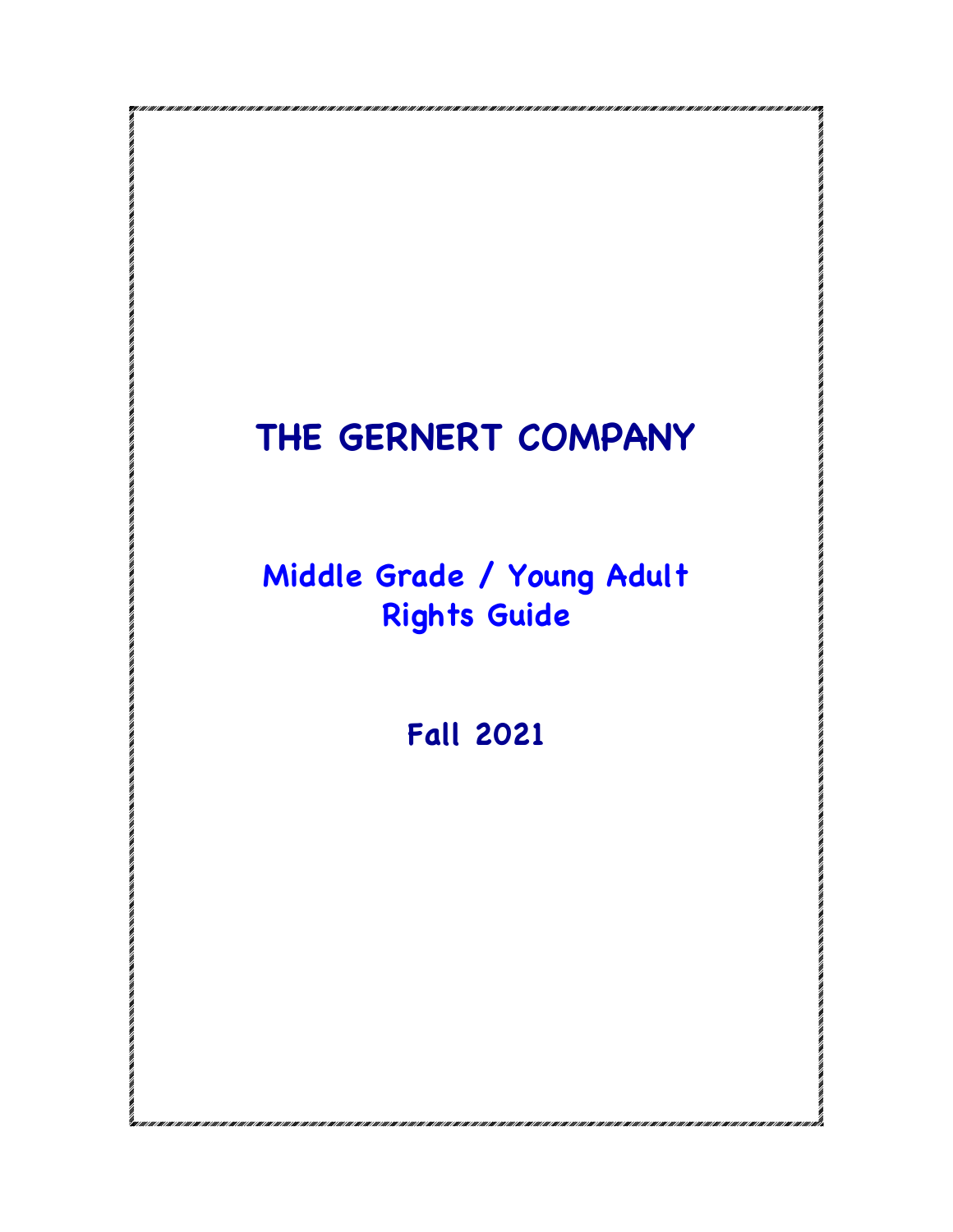

# **Lee Bacon, IMAGINARY**

The story of a boy and his imaginary friend—told by the imaginary friend.

Abrams (World English) – October 12, 2021 Material: Final pages Middle Grade

- "Spot art depicts a charmingly appealing Shovel and a racially diverse human cast. . .A witty, heartfelt, and sophisticated story about the consequences of grief." ―**Kirkus Reviews (starred review)**
- "Bacon tells a familiar story of deep loss and friendship that combines gentle humor and ardent wistfulness, making the themes of trauma suppression and the reluctance to move on feel both personal and universal." ―**Publishers Weekly**

Zach should've outgrown his imaginary friend by now. He knows this. He's 11, long past the days when kids are supposed to go on epic make-believe adventures with their invisible friends. But after the death of his father five years ago, all Zach wanted was an escape from the real world. So his imaginary friend, Shovel, hasn't faded away like the other kids' have. Their imaginary friendship grew stronger. But now Zach's in middle school, and things are getting awkward. His best friend ditched him for a cooler crowd. His classmates tease him in the hallways. He still misses his dad. Reality is the worst. Which is why Zach makes regular visits to a fantasy world with Shovel. But is Zach's overactive imagination helping him deal with loss or just pushing people away?

Poignant, humorous, and breathtaking, Imaginary is an inventive story of friendship, loss, and growing up . . . as only an imaginary friend could tell it.

**Lee Bacon** is the author of several books for young people, including The Last Human and the Joshua Dread and Legendtopia series, as well as the original audio story The Mystery of Alice. His books have been translated into 23 languages. Bacon grew up in Texas and now lives in New Jersey.

## Sold to: DreamLitt (Denmark), Kirmizi Kedi (Turkey)

Previous publishers: Urano (Spain), La Martiniere (France), Van Holkema & Warendorf (Netherlands), Random House Korea (Korea), Mondadori (Italy), Loewe (Germany), Tindur (Iceland), Publicat (Poland), Atticus-Azbooka (Russia), Vivat (Ukraine), V&R Editoras (Brazil), B. Wahlstroms (Sweden), Grup 62 (Catalan), Jota (Czech), WSOY (Finland), Patakis (Greece), Keter (Israel), Maxim (Hungary), Hayakawa (Japan), Kagge (Norway)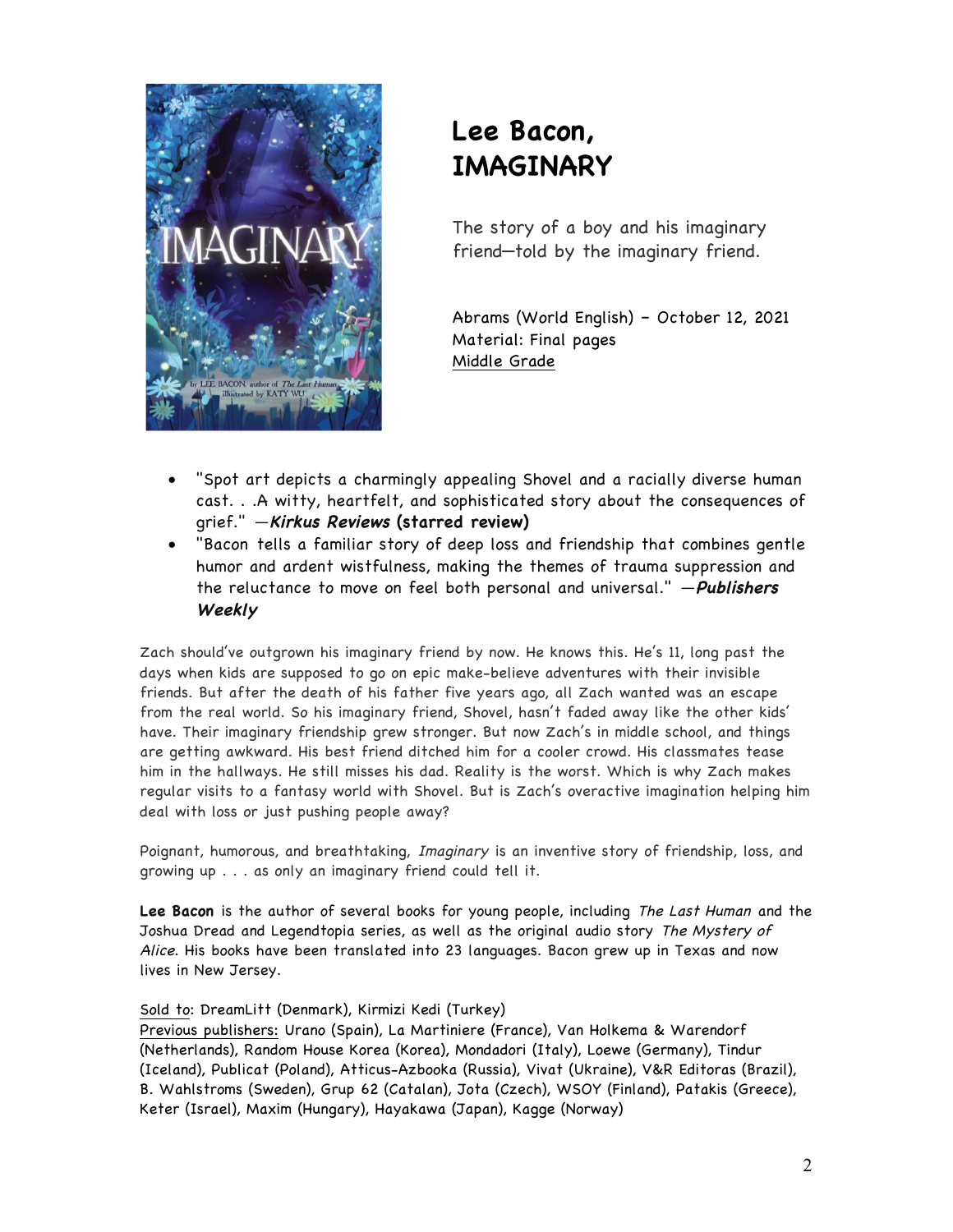

# **Jorge Cham: OLIVER AND THE GREAT BIG UNIVERSE**

 Diary of a Wimpy Kid meets Cosmos in an engaging, illustrated book about an eleven-year-old who wants to become an astrophysicist.

 Abrams Books for Young Readers – 2023 Material: Proposal Middle Grade

# **Sold in a 3-book deal, for a six-figure advance, at auction, North American rights only • All three books will be part of a series featuring Oliver and will cover different scientific topics**

OLIVER AND THE GREAT BIG UNIVERSE by Jorge Cham is about an 11-year old boy (Oliver) who is constantly distracted in life but wants to become an astrophysicist. Through a series of funny comics, Oliver learns complex ideas (the Big Bang theory, black holes, supernovas) from his favorite teacher and then explains them to other kids using humorous and relatable analogies that make learning science fun and engaging.

It is currently a 40-page proposal with two sample chapters, several comics, and an outline for the other chapters. It is planned to be 224 pages long with around 350 comics in total.

Jorge Cham is the author (along with Daniel Whiteson) of WE HAVE NO IDEA (Riverhead, 2017) and FREQUENTLY ASKED QUESTIONS ABOUT THE UNIVERSE, which is forthcoming from Riverhead. He is the creator of the popular web comic phdcomics.com and is also a co-creator of the PBS Kids show "Elinor Explains Why", which is one of the highest rated shows on PBS's Kids. He obtained his Ph.D. from Stanford University in Robotics and taught at Cal Tech.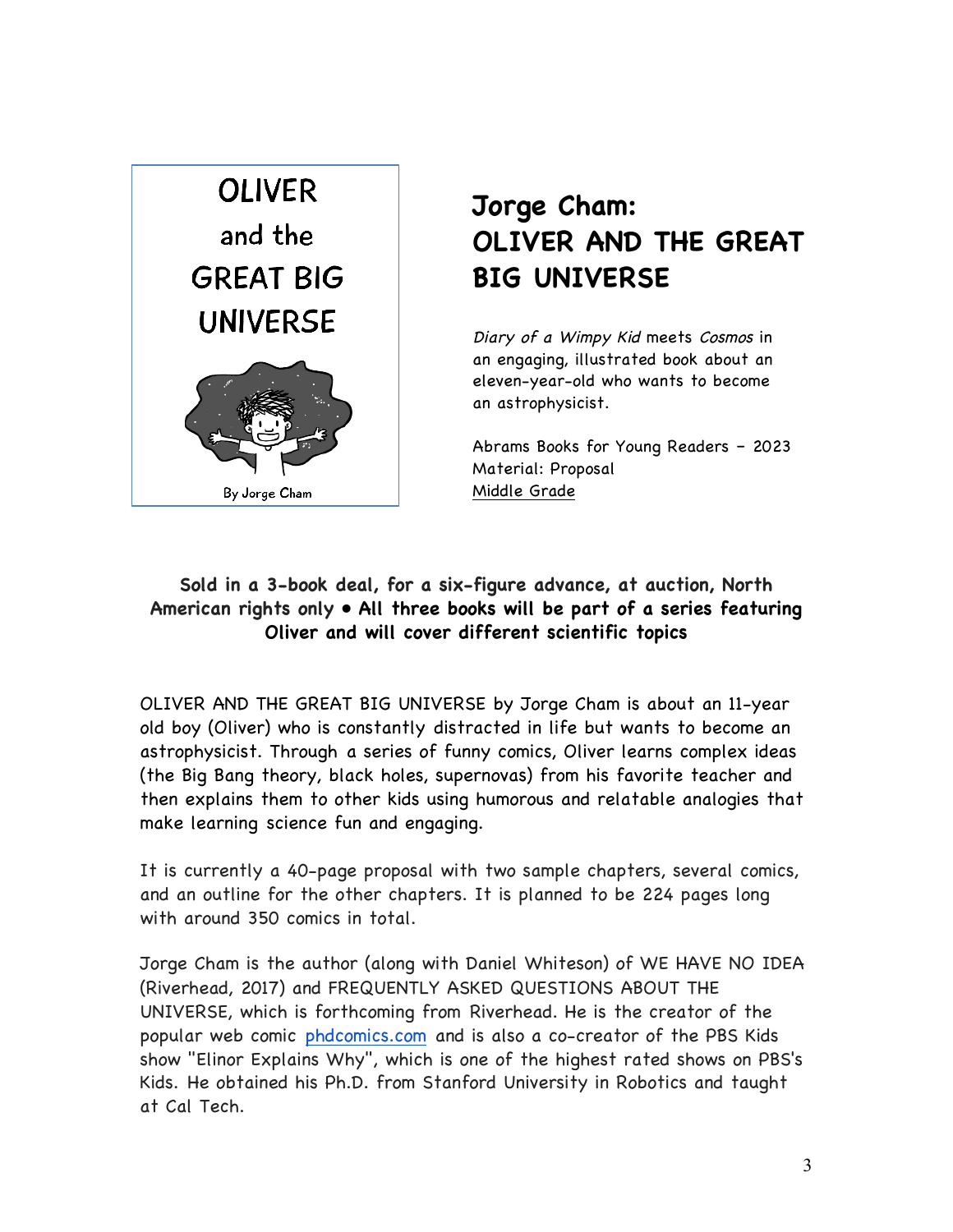# **P. Djèlí Clark, ABENI'S SONG**

A middle grade fantasy trilogy about a young girl trying to escape the evil that has taken over her land, by an up-and-coming star in the SciFi / Fantasy world who has won the Nebula, Locus and Alex awards.

Tor Teen – September 2022 Material: Manuscript Middle Grade

# **Sold to Ali Fischer at Tor Teen in a 3-book deal, in a major deal, North American rights only.**

Praise for **P. Djèlí Clark's RING SHOUT**:

- "A fantastical, brutal and thrilling triumph of the imagination." ―**New York Times Book Review**
- "Rousing, boisterous, and clever." ―**Kirkus Reviews, starred review**
- "A meditation on the all-consuming power of hate and violence." **―Publishers Weekly, starred review**
- "A tale that honors the Black American experience in all its complexity, and yet also delivers in its Lovecraftian delight." ―**Library Journal, starred review**
- "Steeped in historical detail and full of engaging characters, that asks the question, 'Who is to blame for the hate that hate made?'."―**Booklist, starred review**

Abeni's village was a small, intimate place of family and song, watched over and protected by the mysterious old lady who lived off in the woods nearby. But when the Storm Women come, and the Goat Man plays his alluring song to steal all the children, the old lady--a witch--can only save one: Abeni. Stuck, unable to help, forced to learn bizarre lessons, Abeni's one thought is to escape the witch and go find her family. And when she finally gets her chance to go, will she have learned enough to help or just disappear into the maw of the great evil in the land?

P. Djèlí Clark is the winner of the Nebula, Locus and Alex awards and the author of the novellas The Black God's Drums, The Haunting of Tram Car 015 and Ring Shout. His forthcoming debut novel, A Master of Djinn, is out in 2021.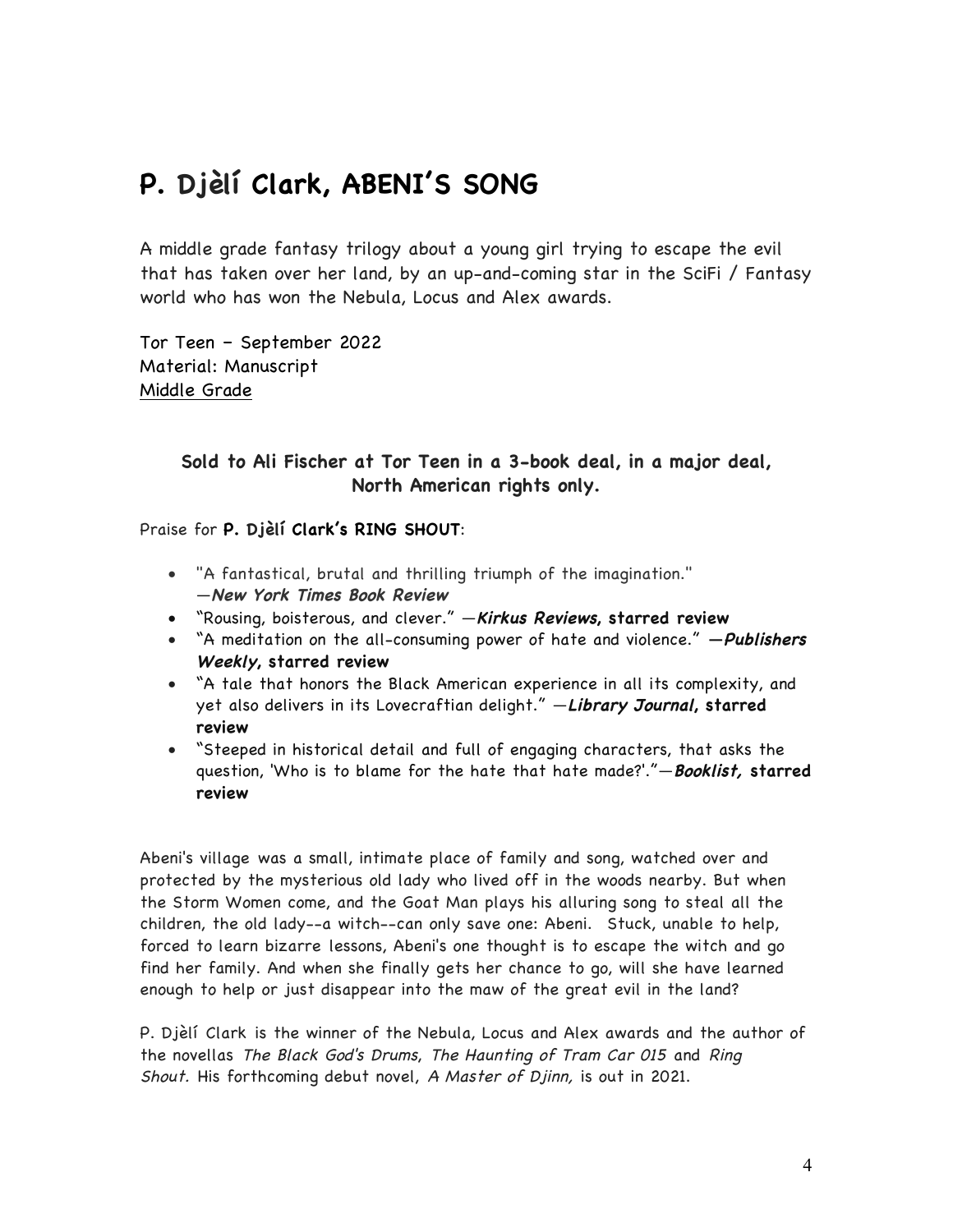# **Gail Lerner, THE BIG DREAMS OF SMALL CREATURES**

A heartwarming Middle Grade novel about a 12-year-old girl who can communicate with bugs and a 9-year-old boy who hates insects of all kinds, who square off in a spooky old mansion.

Putnam's Books for Young Readers (WE) – Fall 2022 Material: Manuscript Middle Grade

# **Sold to Stacey Barney at Putnam's in a two-book deal, in a six-figure advance, at auction, World English rights • German deal with cbj**

Twelve-year-old Eden has always felt drawn to bugs. One day in the park, after rescuing a paper wasp's nest, she hears a small voice emanating, incredibly, from one of the buzzing creatures: "Freeze." A budding scientist, Eden has always longed to learn the secrets of the insect world. Nine-year-old August, on the other hand, detests insects. After a painful run-in with a bee and an embarrassing incident with a fly in his school lunch, all in front of the school bully, the last straw is his mom siding against him and with a spider that obviously has it in for him. The bugs have gone too far. August makes it his mission to wipe out every last insect on the face of the earth.

And where will these two fierce opponents naturally meet? In glamorous Newport, Rhode Island, where eccentric, one-hundred-and-twenty-year-old Tillie Wannaberger has literally turned her elegant, turn-of-the-century mansion upside down to create the subterranean Institute for Lower Learning, a fantastical palace devoted to teaching "humans and insects to intersect."

Gail Lerner has been television writer, director, and producer for twenty-three years, and is the writer/director/producer for the first six seasons of black-ish. Her work has garnered her a Peabody Award, 6 NAACP Image Awards, and multiple Emmy and Golden Globe nominations. Her short film, Seraglio was nominated for a 2001 Academy Award.

Sold to: cbj (Germany)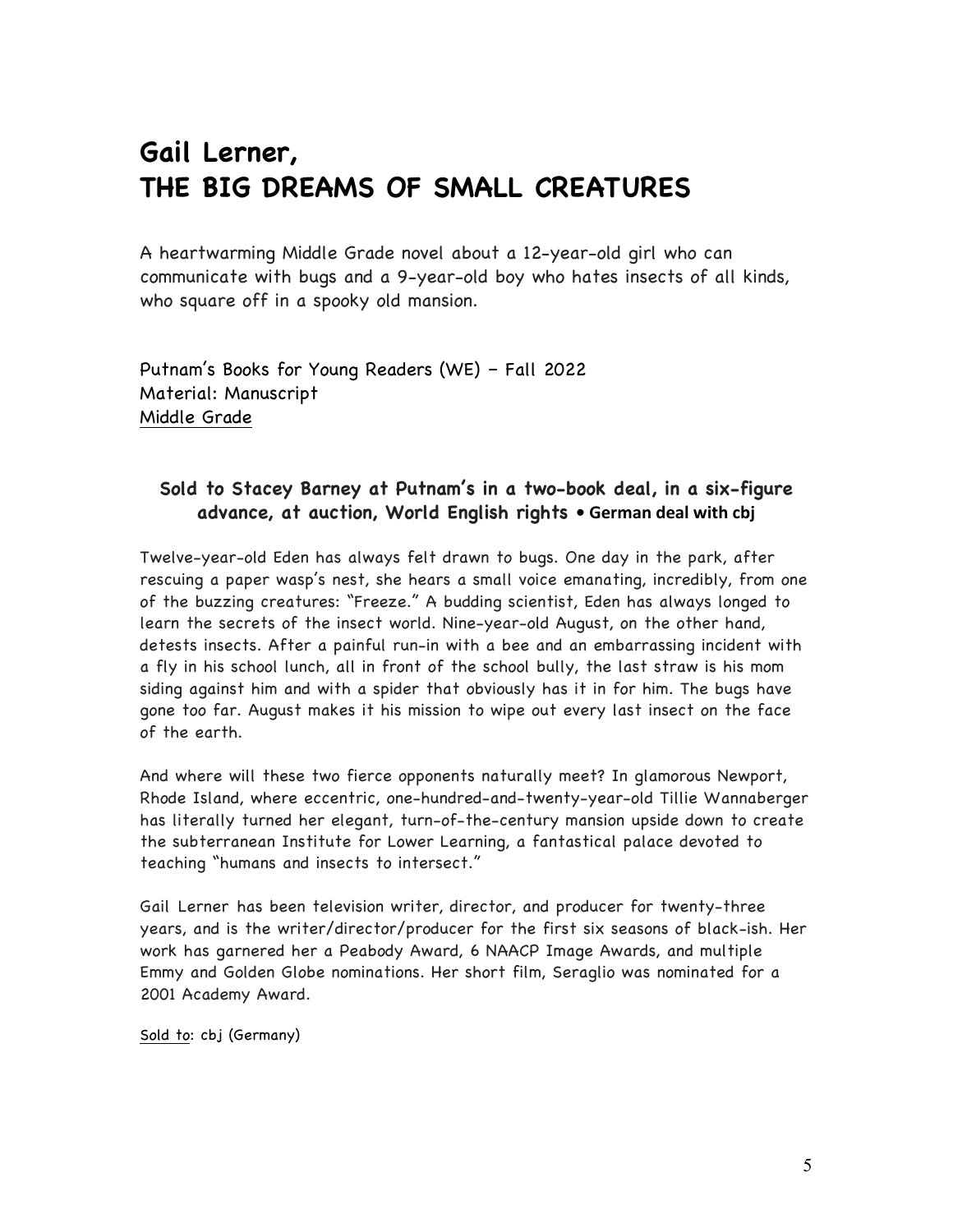# **Patricia Park, IMPOSTER SYNDROME AND OTHER CONFESSIONS OF ALEJANDRA KIM**

A smart and funny YA debut from an acclaimed Korean-American author about growing pains, grief, best friendship, and identity politics.

Crown Books for Young Readers – 2023 Material: Manuscript Young Adult

# **Sold to Phoebe Yeh at Crown Books for Young Readers in a two-book deal, in a six-figure advance, at auction, NA rights only**

Alejandra Kim, a scholarship student at a progressive Manhattan prep school the kids call "Quaker Oats," has imposter syndrome, bad. Her peers, like best friend (and aspiring Supreme Court Justice) Laurel Greenblatt-Watkins, are quinoa-fed and sustainably-clothed denizens of brownstone Brooklyn who worry about tuition last to never. Ale doesn't even check off neatly into the POC box; her súper-Korean face and súper-Spanish name endlessly confuse "unwoke" classmates and teachers (especially Jonathan Brooks Garth, a small-minded visiting creative writing teacher). Ale is hoping against hope to get into the esteemed Whyder College -- she wants to leave her native Queens and put her father's mysterious death on the subway tracks last year behind her. The problem is, Whyder is Laurel's dream school, too; and at home, she can't get her mother to talk about Papi's death, much less put it behind them. IMPOSTER SYNDROME charts Alejandra's senior year as she navigates growing pains, grief, best friendship, and identity politics.

Patricia Park is the author of the acclaimed novel, RE JANE, a Korean-American reimagining of Brontë's JANE EYRE, named an Editors' Choice by the New York Times and winner of an American Library Association award. She is the recipient of creative writing fellowships from the Fulbright Foundation, The Center for Fiction, the American Association of University Women, the Jerome Foundation, the Sewanee Writers' Conference, and others. She has written for the New Yorker, the New York Times, the Guardian, Salon, Slice, and others. She received her BA in English Literature from Swarthmore College and her MFA in fiction from Boston University, where she studied with Ha Jin. Formerly a publicist at Ballantine Books, she is now Assistant Professor in the MFA Program in Creative Writing at American University. She was born and raised in Queens and now lives in Brooklyn.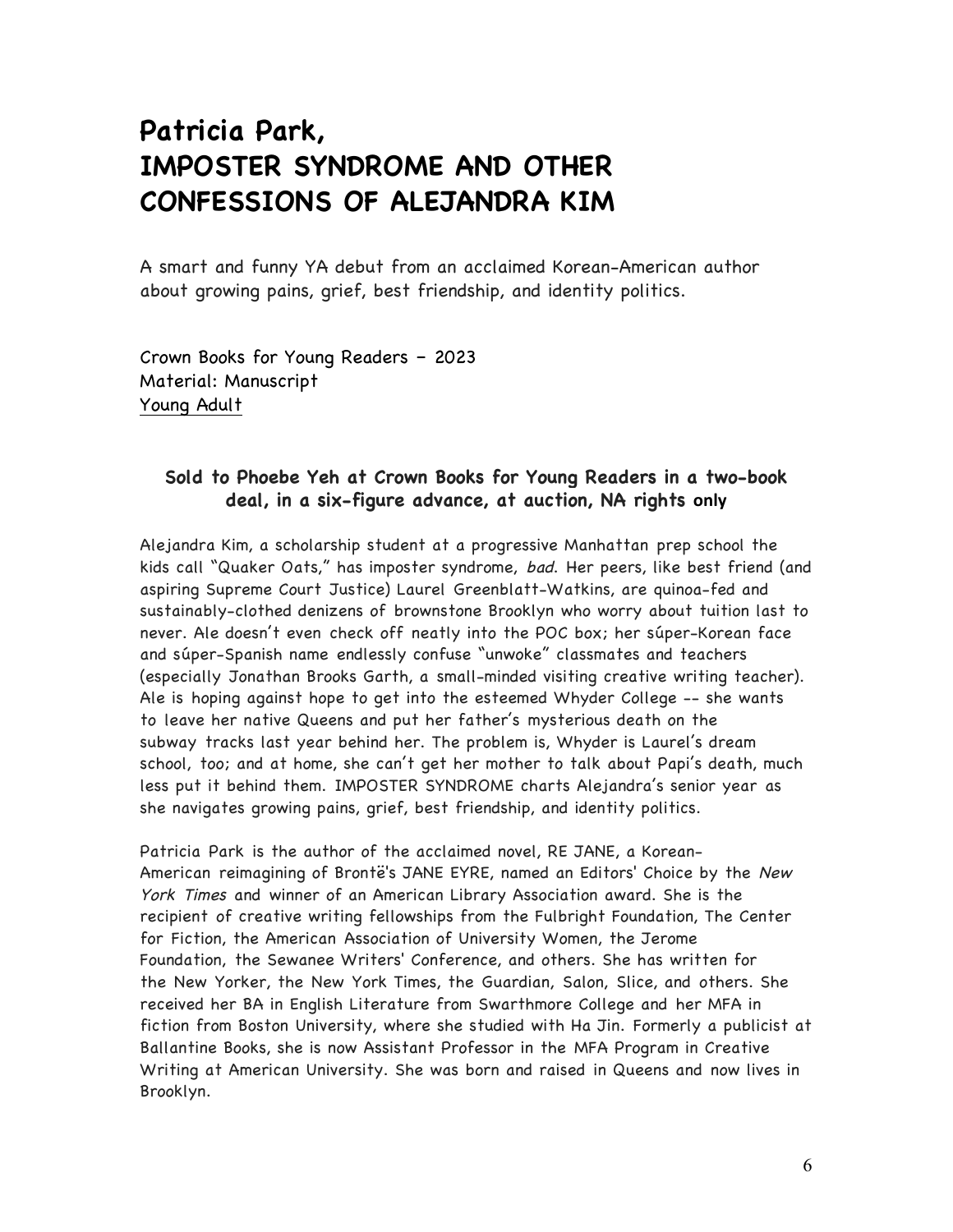# More Opportunities . . .



# **Nathan Pyle, STRANGE PLANET: The Sneaking, Hiding, Vibrating Creature**

 The first picture book in the New York Times bestselling Strange Planet series.

 HarperCollins Children's – June 1, 2021 Picture Book

# **#1 New York Times bestseller ! • Sold as part of a 4-book deal to HarperCollins Children's for a six-figure advance, NA rights only • UK deal with Wildfire / Headline • More than 750,000 copies sold of the Strange Planet series worldwide**

Based on his popular Instagram comics, Nathan W. Pyle presents a delightful, heartfelt, and clever picture book that young and old beings alike will enjoy reading together. When the nearest star rises, Lifegiver has an exciting quest planned for Offspring! Follow along as they observe a strange creature that sneaks, hides, and vibrates around their house. Hilarity ensues as the blue beings try to mimic this talented creature.

As always, Nathan W. Pyle draws humor from his unique perspective on human activity and delivers a colorful experience that is an ode to cats and humans alike. This book is a joy to read and share, no matter how many revolutions you've made around the nearest star.

**Nathan W. Pyle** is the #1 New York Times bestselling author of Strange Planet, Stranger Planet, NYC Basic Tips and Etiquette, and 99 Stories I Could Tell. He is a former staff writer and illustrator for BuzzFeed. He is based in New York City but travels the country speaking about creativity and storytelling.

Sold to: Wildfire/Headline (UK)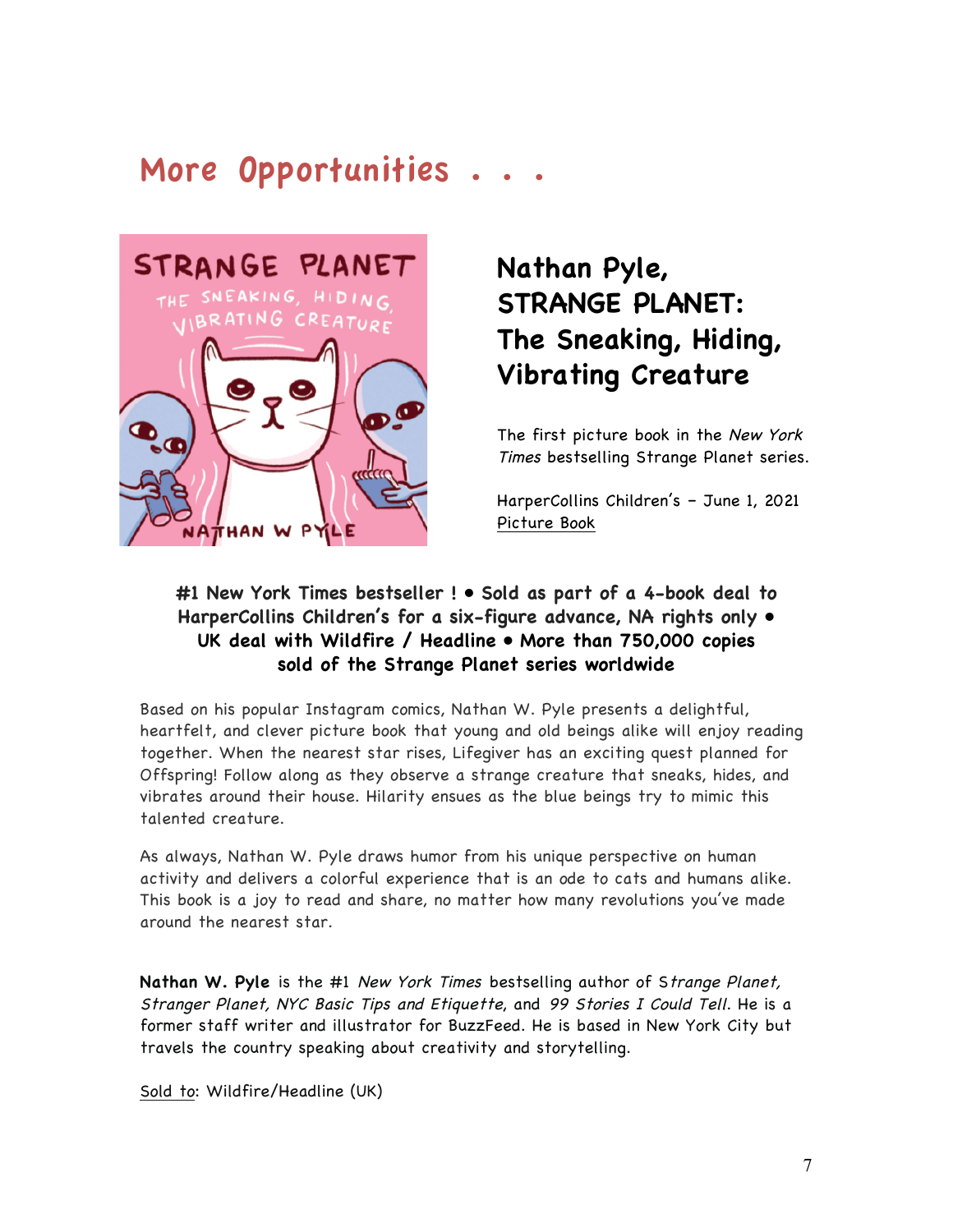## **THE GERNERT COMPANY INTERNATIONAL CO-AGENTS**

## **UK & British Commonwealth**

Mr. Caspian Dennis and Ms. Anna Carmichael caspian@abnerstein.co.uk anna@abnerstein.co.uk

#### **German**

Ms. Antonia Fritz, Paul & Peter Fritz AG afritz@fritzagency.com

#### **French**

Ms. Aurelie Lefebvre, Agence Eliane Benisti aurelie@elianebenisti.com

#### **Italian**

Ms. Vanessa Maus, Berla & Griffini Rights Agency maus@bgagency.it

#### **Dutch, Flemish**

Ms. Hannah Zirkler, Marianne Schönbach Agency h.zirkler@schonbach.nl

#### **Spanish**

Ms. Teresa Vilarrubla, The Foreign Office teresa@theforeignoffice.net

### **Swedish, Finnish, Danish, Norwegian, Icelandic**

Ms. Trine Licht, Licht & Burr Literary Agency tl@licht-burr.dk

### **Portuguese**

Ms. Tassy Barham, Tassy Barham Associates tassy@tassybarham.com

**Bulgarian, Romanian, Serbian, Macedonia, Bosnian and Albanian**  Ms. Mira Droumeva, Andrew Nurnberg Associates Sofia mira@anas-bg.com

**Estonian, Latvian, Lithuanian and Ukrainian** Ms. Tatjana Zoldnere, Andrew Nurnberg Associates Baltic zoldnere@anab.apollo.lv